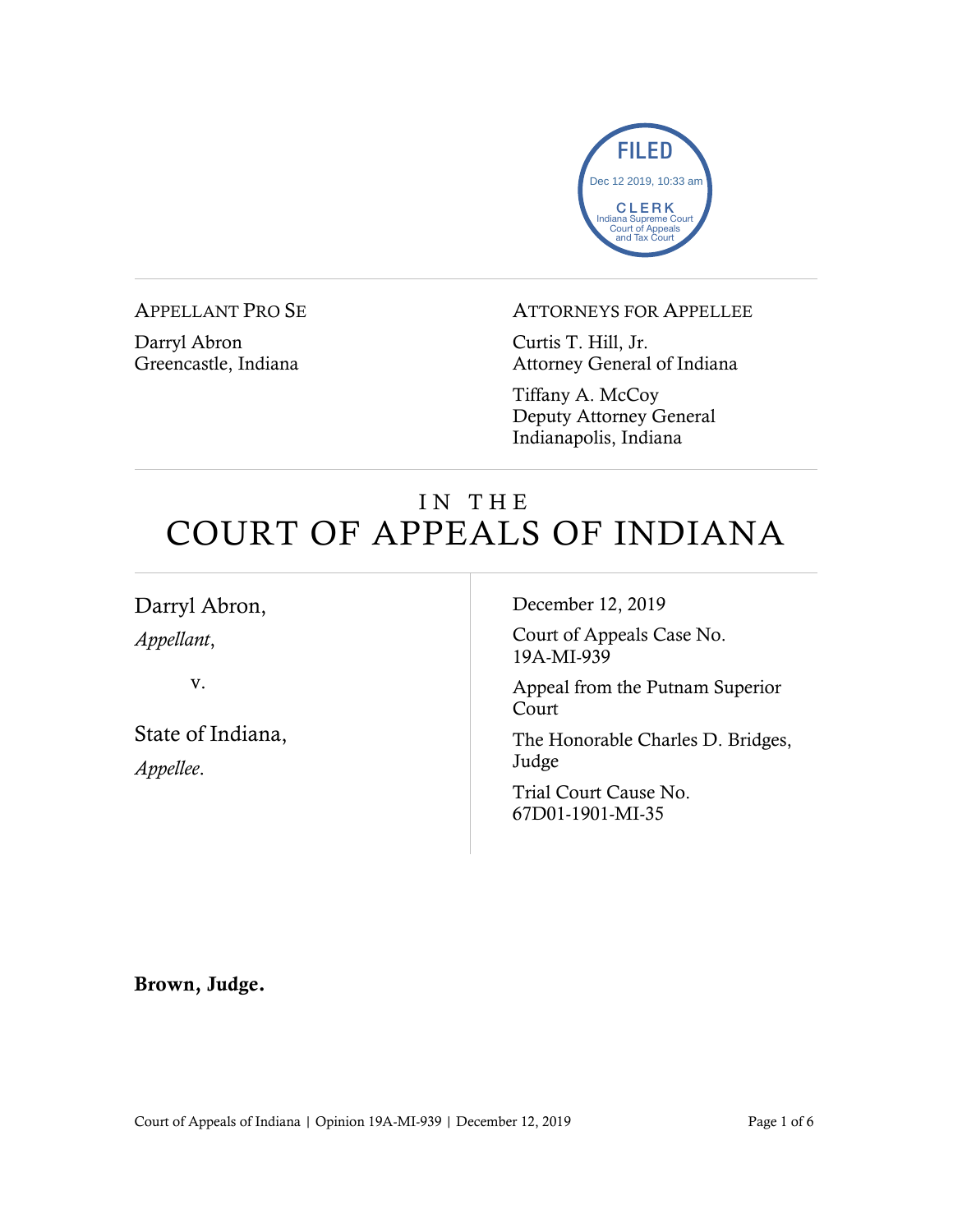[1] Darryl Abron appeals the denial of his request for immediate release. We affirm.

### *Facts and Procedural History*

- [2] In 2008, Abron was sentenced to twenty years, and in July 2016, he was released to parole. On April 18, 2017, the State charged Abron with the new offense of theft as a class A misdemeanor and later filed an information enhancing the theft charge to a level 6 felony based on prior criminal history. A parole violation warrant was issued and served on April 19, 2017. On July 19, 2017, Abron was sentenced for theft as a level 6 felony to the Marion County Jail for 730 days and received credit for ninety-two actual days confined. On April 17, 2018, Abron was discharged from the Marion County Jail and turned over to the Department of Correction. On May 17, 2018, the parole board held a hearing and issued a disposition indicating that Abron had a new conviction and admitted to the violation and that he was assessed the balance of his sentence.
- [3] Abron submitted a Petition for Writ of Habeas Corpus in July 2018, which was file-stamped in January 2019, alleging that the parole board violated his right to a timely revocation hearing under Ind. Code § 11-13-3-10 and requesting his immediate release from custody. The State filed a response and motion for summary disposition arguing in part that Abron's filing should be treated as a petition for post-conviction relief and that his parole revocation hearing was not untimely. The court granted the State's motion and entered judgment against Abron.

Court of Appeals of Indiana | Opinion 19A-MI-939 | December 12, 2019 Page 2 of 6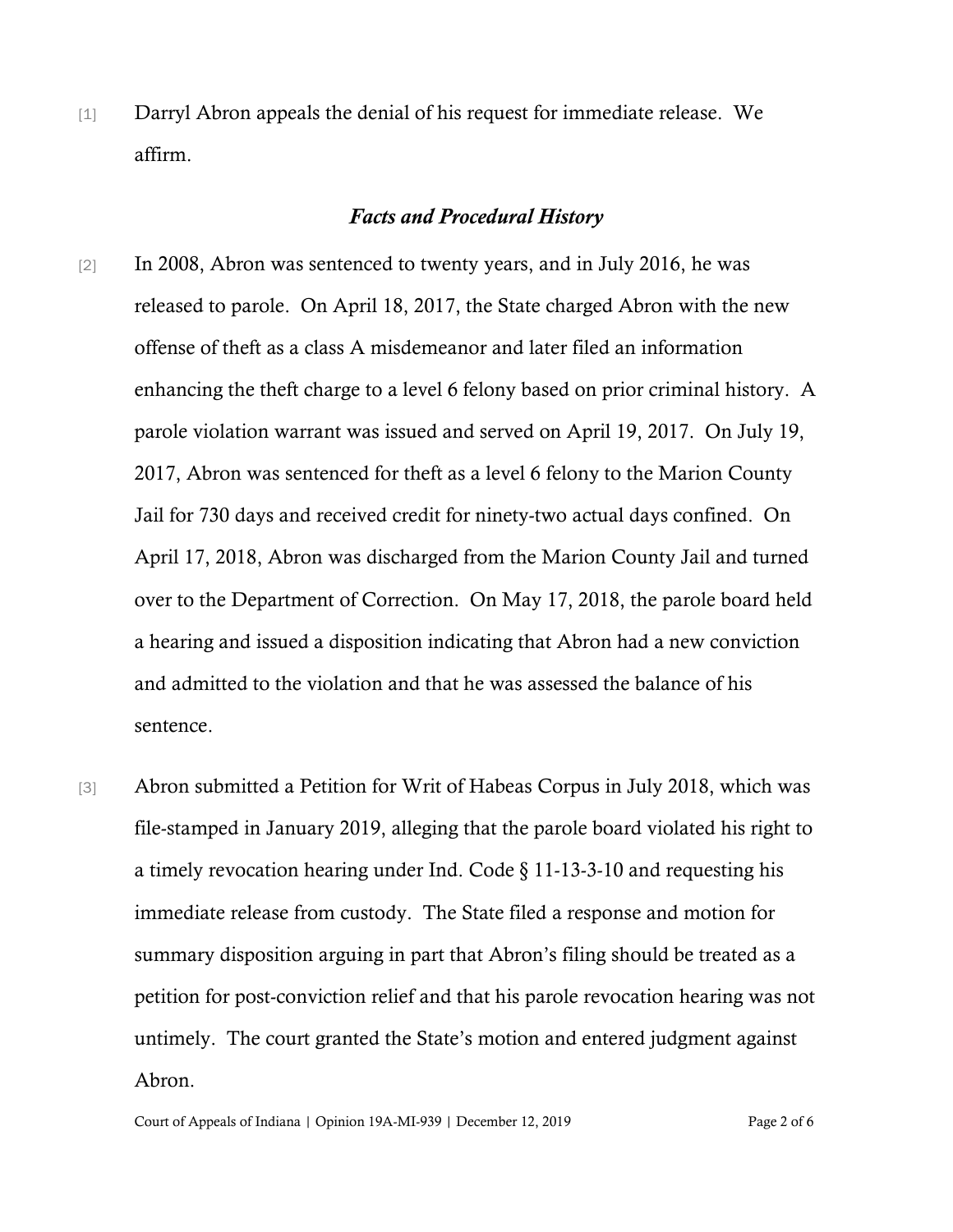## *Discussion*

[4] Abron claims that he is entitled to immediate release. He states that the trial court erred in finding his petition for writ of habeas corpus was a petition for post-conviction relief, that he is not asking for remand, and that he is asking this Court to decide the case on the merits. He asserts that he was denied a timely revocation hearing under Ind. Code § 11-13-3-10 and that this Court, in *Lawson v. State*, 845 N.E.2d 185 (Ind. Ct. App. 2006), did not correctly interpret Ind. Code § 11-13-3-10 or determine the legislature's intent. The State agrees that Abron was permitted to file his request for release as a petition for writ of habeas corpus but argues that the trial court had jurisdiction over the petition and that this Court may address the merits of Abron's argument.<sup>[1](#page-2-0)</sup> It argues that Abron's parole revocation hearing was not untimely under Ind. Code § 11-13-3- 10 because he was not confined due solely to an alleged violation of parole and remained incarcerated in the Marion County Jail for this theft conviction until April 17, 2018.

[5] The primary rule in statutory construction is to ascertain and give effect to the intent of the legislature. *Hendrix v. State*, 759 N.E.2d 1045, 1047 (Ind. 2001).

<span id="page-2-0"></span><sup>&</sup>lt;sup>1</sup> In *Lawson*, this Court stated:

Initially, we observe that in his writ of habeas corpus, Lawson challenged the revocation of his probation and alleged that he was entitled to immediate release. Therefore, both the post-conviction rules and habeas corpus statutes are applicable. Because neither party asserts that the trial court erred when it treated Lawson's writ of habeas corpus as a petition for post-conviction relief, we will proceed to address the merits of the case.

<sup>845</sup> N.E.2d at 186 (citations omitted).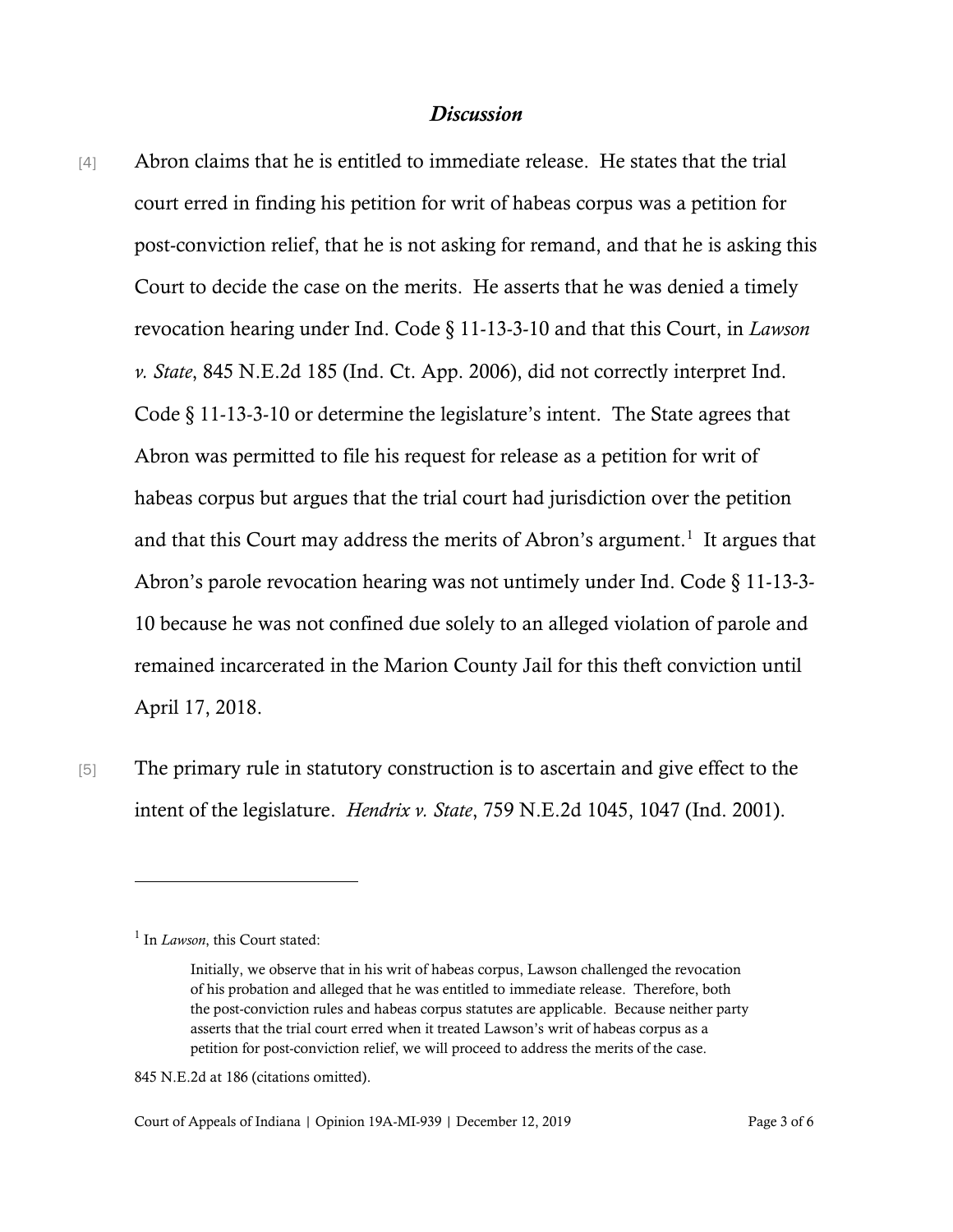The best evidence of legislative intent is the language of the statute itself, and all words must be given their plain and ordinary meaning unless otherwise indicated by statute. *Id*.

- [6] Ind. Code  $\S 11$ -13-3-10(a) provides in part that "[a] parolee who is confined due to an alleged violation of parole shall be afforded a parole revocation hearing within sixty (60) days after the parolee is made available to the department by a jail or state correctional facility  $\dots$ ." Ind. Code § 11-13-3-10(c) provides in part that, if a parolee commits a new level 6 felony, "the parole board may revoke the parole and order continuous imprisonment." Ind. Code § 11-13-3- 10(e) provides that, "[u]nless good cause for the delay is established in the record of the proceeding, the parole revocation charge shall be dismissed if the revocation hearing is not held within the time established by subsection (a)."
- [7] In *Lawson*, after Lawson was released to parole, he was charged with theft and two counts of resisting law enforcement on March 31, 2004, a parole violation warrant was served on him on June 2, 2004, he pled guilty on July 9, 2004, to the theft and one count of resisting law enforcement as class D felonies, and the court sentenced him to concurrent terms of two years for each conviction. 845 N.E.2d at 186. Lawson's parole revocation hearing was held on October 15, 2004, and his parole was revoked. *Id*. On appeal, Lawson argued the parole board did not hold his parole revocation hearing within sixty days of the sentencing for his theft and resisting law enforcement convictions and thus the revocation charge should have been dismissed pursuant to Ind. Code § 11-13-3- 10(e). *Id*. at 187. We found that, from the date of his sentencing until the

Court of Appeals of Indiana | Opinion 19A-MI-939 | December 12, 2019 Page 4 of 6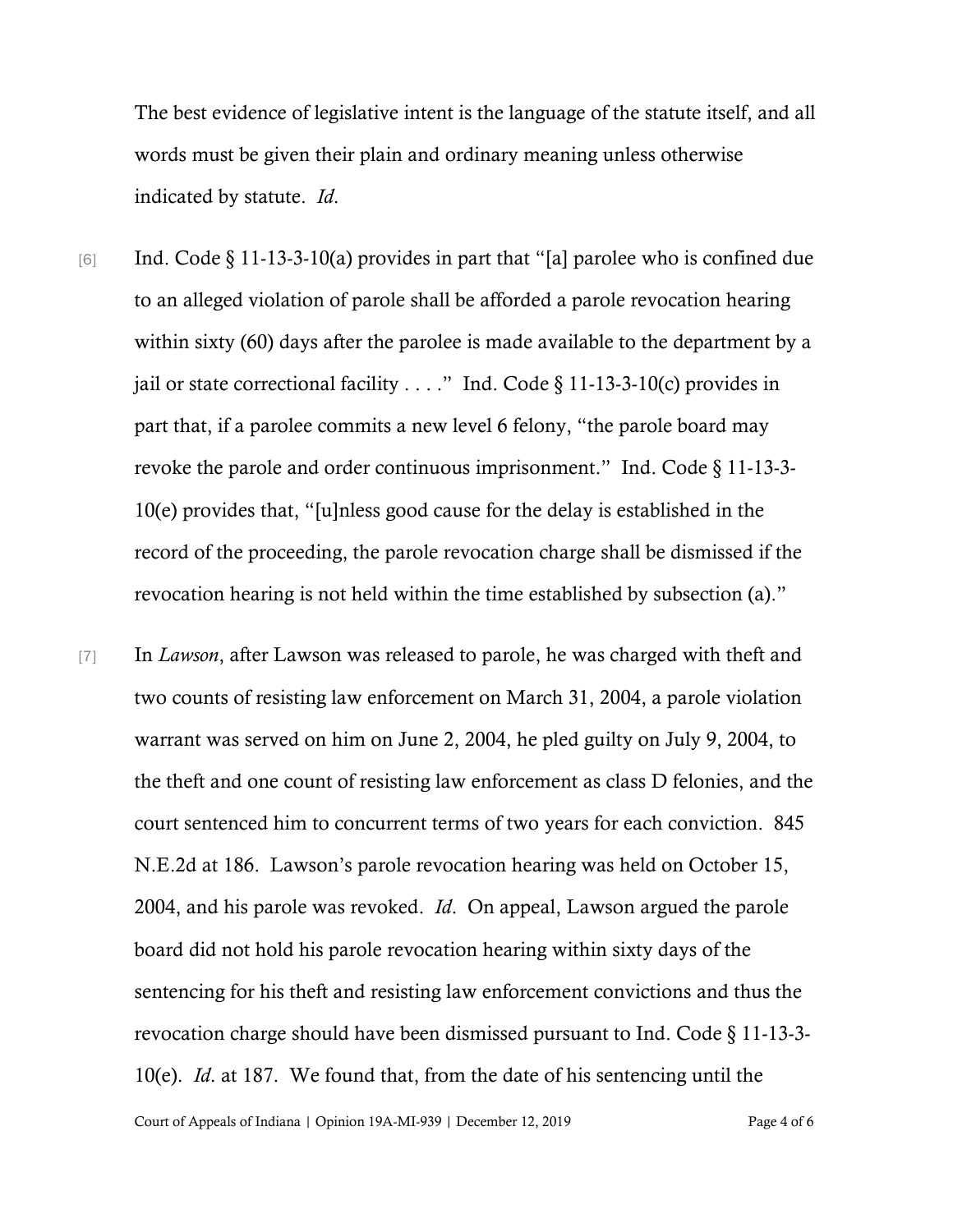parole revocation hearing, Lawson was confined both for an alleged violation of his parole and as a result of the two-year sentence imposed for his theft and resisting law enforcement convictions. *Id*. The Court held:

Indiana Code section 11-13-3-10 clearly requires that the revocation hearing shall be held within 60 days if the parolee "is confined due to an alleged violation of parole."<sup>[[2](#page-4-0)]</sup> Lawson would have been confined regardless of the alleged parole violation as he was ordered to serve concurrent terms of two years for his theft and resisting law enforcement convictions. Accordingly, we cannot conclude that Lawson was confined due solely to an alleged violation of parole.

*Id.* We also observed Ind. Code § 11-13-3-10(c) and that Lawson admitted to committing two class D felonies. *Id*. at 187-188.

[8] We decline to find that this Court's opinion in *Lawson* in 2006 was incorrectly decided or does not reflect the intent of the legislature. *See Fraley v. Minger*, 829 N.E.2d 476, 492 (Ind. 2005) (noting that a judicial interpretation of a statute accompanied by substantial legislative inaction for a considerable time may be understood to signify legislative acquiescence and agreement with the judicial interpretation).

[9] Abron was incarcerated on the new felony charge and the subsequent conviction and sentence until April 17, 2018, and the parole board held a

<span id="page-4-0"></span><sup>&</sup>lt;sup>2</sup> At the time of the decision in *Lawson*, Ind. Code § 11-13-3-10(c) provided that, if a parolee committed a new felony, "the parole board shall revoke the parole and order continuous imprisonment." (Subsequently amended by Pub. L. No. 179-2014, § 3 (Jul. 1, 2014)). The legislature has not made any change to Ind. Code § 11-13-3-10(a) since the decision in *Lawson*.